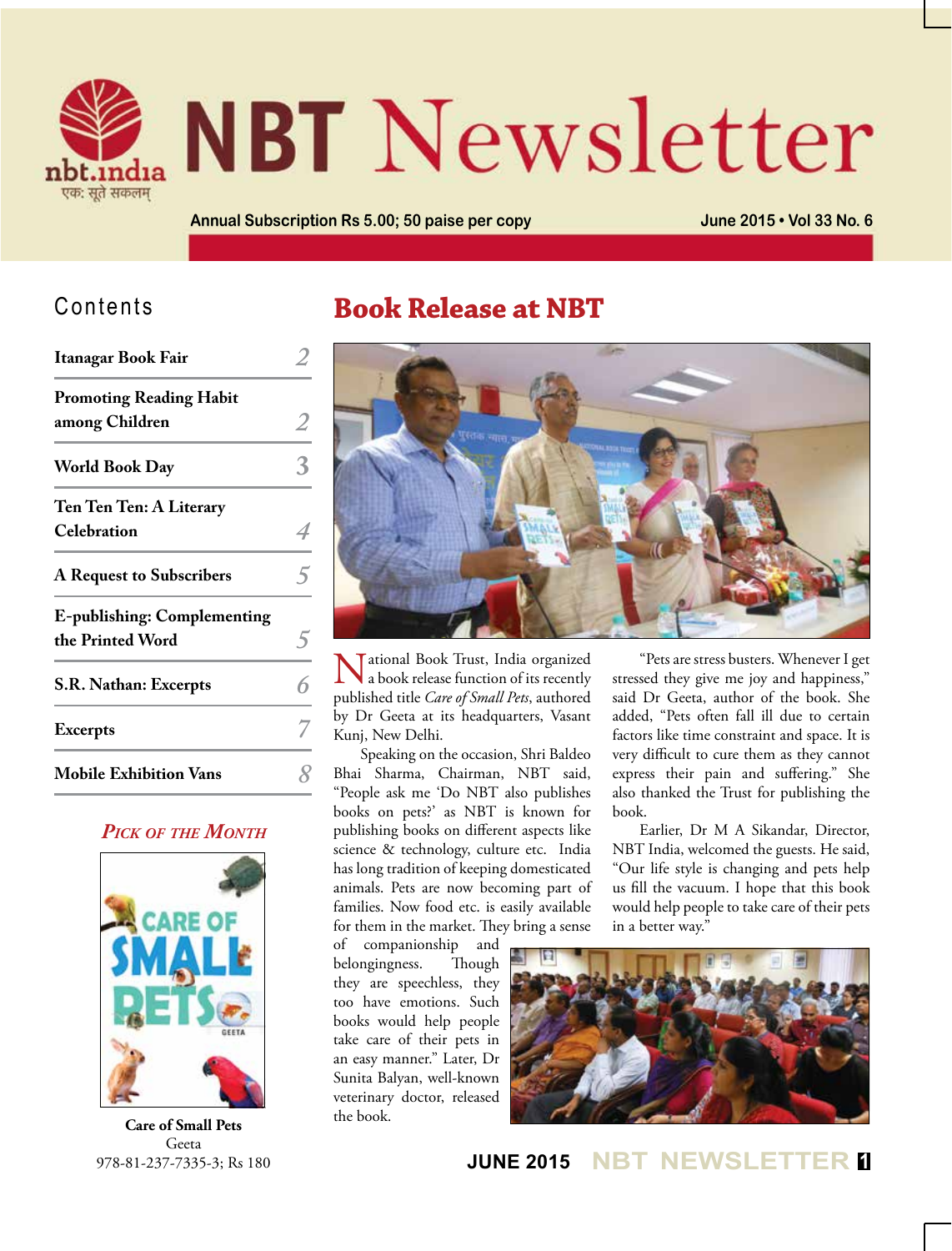## **Itanagar Book Fair**

**CE**ven in this digital age, the fondness for reading books fondness for reading books will remain alive and its charm will not vanish easily. Books can indeed become your best friends," said Shri Mige Kamki, Deputy Commissioner while inaugurating the Itanagar Book Fair, held at Indira Gandhi Park, Itanagar from 28 March to 5 April 2015. Shri Kamki, also urged youngsters to keep healthy reading habit.

The Fair was organized by the National Book Trust, India in collaboration with the District Administration, Itanagar. Shri Batem Pertin, Director Research also spoke on the occasion. He highlighted the importance of book fairs in promoting reading habit and their contribution in facilitating easy accessibility of books. On this occasion, a cultural programme was also presented by the students of Don Bosco College.

During the fair, several book related programmes were organized. A drawing





competition for children in association with Gyan Mission Orphanage was held

on 30 March 2015 in which a number of children from different schools participated. Winners of the competition were given prizes in the form of books. A seminar on 'Water Conservation' was organized on 31 March which witnessed a sizeable audience of booklovers. A multi-lingual poets' meet in association with Arunachal Pradesh Literary Society was organized on 2 April 2015. Well-known poets from different

parts of the country participated and rendered their poems in Hindi and other Indian languages. The session was presided over by Shri Y D Thongchi, eminent author and Sahitya Akademi award winner.

A large number of enthusiastic book lovers visited the fair and were seen busy purchasing their favourite books.

Shri Rajeev Chaudhary and Shri Rajesh Kumar from Exhibition Section of the Trust coordinated the Fair.

## **Promoting Reading Habit among School Children**

In its effort to promote pleasure<br>reading in schools, National In its effort to promote pleasure Book Trust, India joined hands with the Directorate of Education, Govt. of NCT of Delhi. In a meeting organized at Directorate Conference Room at Old Secretariat on 12 May 2015, Smt Padmini Singhla, Director of Education and Dr M A Sikandar, Director, National Book Trust, India gifted books to ten



and Shri Manas Ranjan Mahapatra, Editor, National Centre for Children's Literature, NBT also spoke on the occasion.

The participants in the meeting included senior officials from both the organizations and Principals of the selected schools. The Principals felt that regular reading promotional events need be organized in the govt. schools in Delhi.



government schools from various districts in Delhi.

The purpose of this effort is to build up their libraries and cater to the reading needs of the under-privilged children. They stressed on more utilization of school libraries and availability of interactive reading materials for children. Dr S. Kaushik, Additional Director, Education



**<sup>2</sup> NBT NEWSLETTER JUNE 2015**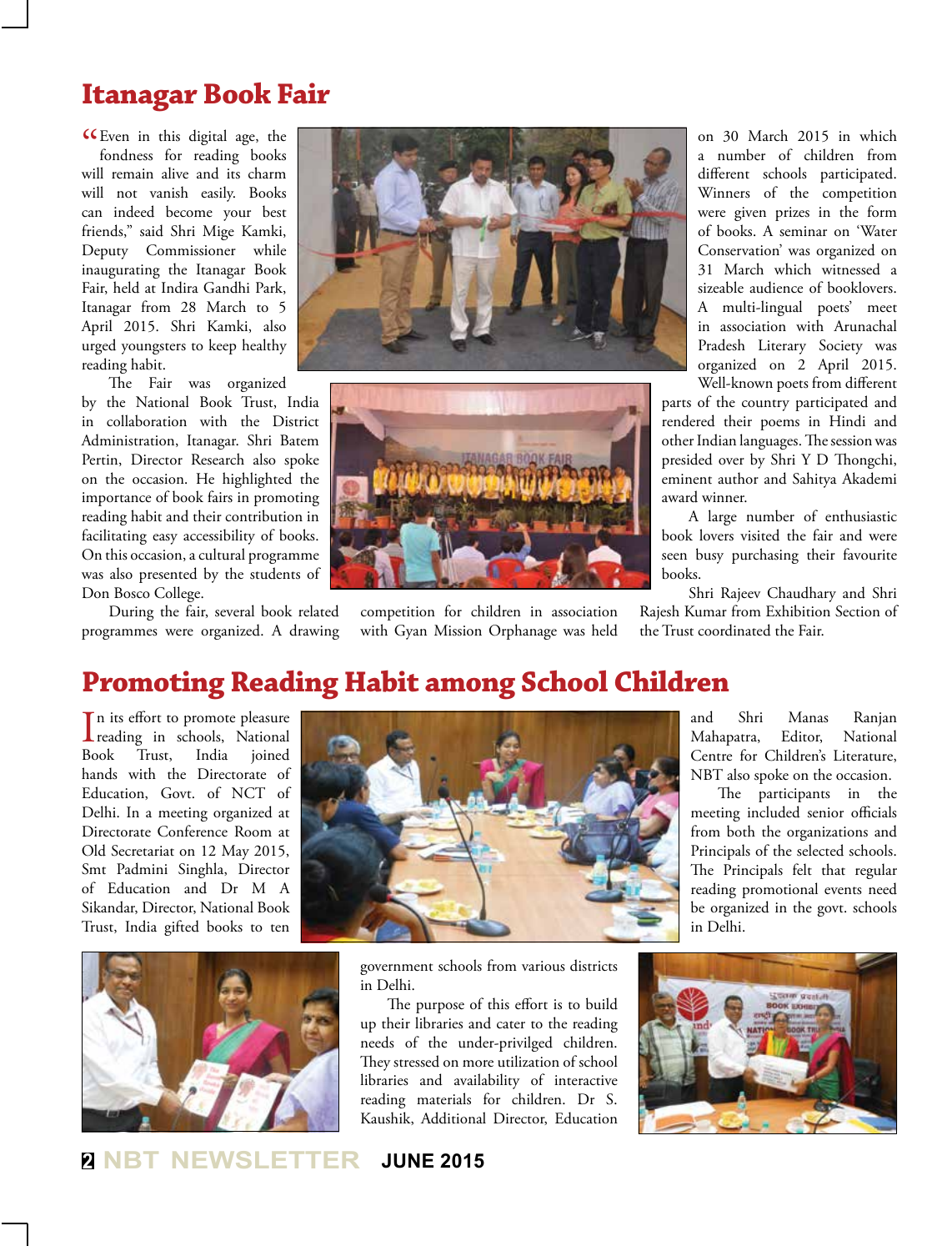## **World Book Day**

The World Book and Copyright<br>Day is marked annually on 23 April, a symbolic date for World Literature. It was celebrated for the first time on 23 April 1995, at Paris, when UNESCO decided to mark 23 April as World Book and Copyright Day and for paying worldwide tribute to authors and books, as well as to encourage everyone (particularly the young) to discover the pleasure of reading to gain a renewed respect for the irreplaceable contributions of those who have furthered the social and cultural progress of humanity.

On this day in 1611, Miguel de Cervantes, William Shakespeare and Inca Garcilaso de la Vega died. It is also the date of birth or death of other prominent authors such as Maurice Druon, Haldor K. Laxness, Vladimir Nabokov, Josep Pla and Manuel Mejía Vallejo. The connection between 23 April and books was first made in 1923 by booksellers in Spain as a way to honour the author Miguel de Cervantes, who died on that day.

This year, the city of Incheon, Republic of Korea, had been designated as the 'World Book Capital' in recognition of its programme to promote reading among people and underprivileged sections of the population. This designation was celebrated with participants from the previous title-holder, Port Harcourt, Nigeria.

Celebrating World Book and Copyright Day, the United Nations seeks to increase awareness on literacy programs worldwide. And in addition, the UN intends to promote careers in book shops, schools, libraries and publishing so that





men, women, and children all have access to the written word.

Irina Bokova, the Director General of the UNESCO (United Nations Educational, Scientific and Cultural Organization) in her message on World Book and Copyright Day said: "Books are invaluable platforms for freedom of expression and the free flow of information – these are essential for all societies today. The future of the book as a cultural object is inseparable from the role of culture in promoting more inclusive and sustainable pathways to development. UNESCO is seeking to promote reading among young people and marginalised groups. … Let us join together to celebrate books as the embodiment of creativity, the desire to share ideas and knowledge, to inspire understanding, dialogue and tolerance."

#### **World Book Day in Delhi**

National Book Trust, India (NBT) and Delhi Public Library (DPL) jointly organized an interactive session with children featuring Dr Divik Ramesh, prominent children's author and Shri Atul

Vardhan, illustrator on the occasion of World Book and Copyright Day. Held at the Sarojini Nagar Centre of Delhi Public Library on 23 April, 2015, the session was also combined with a book exhibition.<br>Welcoming the guests

Welcoming the and children at the outset, Dr M.A. Sikandar, Director, NBT highlighted on pleasure reading and need to make available such materials which can bring joy in children. Besides interacting with children, Dr Divik Ramesh and Dr M A Sikandar inaugurated the NBT book exhibition and released the recent NBT publication in Hindi for children 'Gas Gubbare'. The participating children also prepared drawings of the popular character 'Lulu' created by the author.

Smt Sudha Mukherjee from DPL offered vote of thanks. Shri Manas Ranjan Mahapatra, Editor (NCCL), NBT coordinated the programme.

#### **World Book Day in Sihor**

On the occasion of World Book and Copyright Day, National Book Trust, India in association with Sidhpur Shree Hanuman Shiksha Samiti organized a seminar on the topic 'Role of Books in Contemporary Times' (Vartmaan Samay Mein Pustak Ki Bhumika) at Auditorium, Blue Bird School, Sihor, on 23 April 2015.

Shri Santosh Choubey, eminent poet and chancellor, AISECT University, Bhopal was the chief guest on the occasion. The seminar was presided over by Dr Pushpa Dubey. The other speakers on the occasion were Shri Mukesh Dubey, litterateur, Shri Mukesh Verma, author and Shari Vasant Daswani, journalist.

In the seminar, the speakers discussed about the reasons behind dwindling readership and importance of books. In the second session, a poets' meet was also organized in which poets from across the country including Pankaj Subir, Vinay Upadhyay, Mohan Sagoria among others rendered their poems and enthralled the audience.



**JUNE 2015 NBT NEWSLETTER <sup>3</sup>**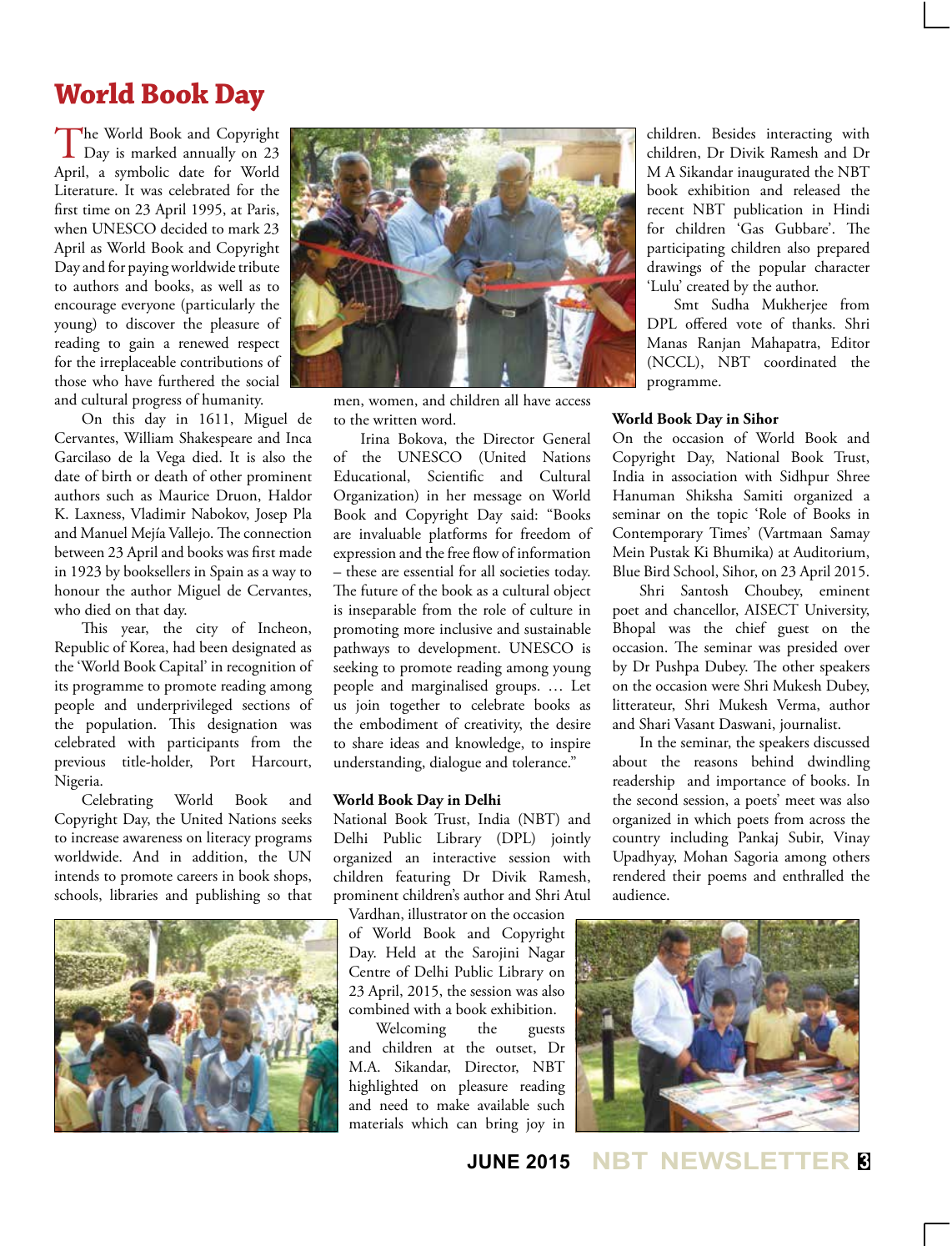## **'Ten Ten Ten': A Literary Celebration**



Ten Ten Ten is a literary celebration to encourage book reading and writing habits among the youth. It presents fun workshops, panels and competitions for youth to understand its history and traditions and also how literature can be a medium to explore creativity and innovation. Ten Ten Ten is used to denote ellipsis in Japanese language. This being the only literary celebration dedicated to the youth, Ten Ten Ten is a metaphor of a journey to be continued to the other states of North East India.

2nd Ten Ten Ten was organised by National Book Trust, India in collaboration with Cinedarbaar Welfare Society and Cultural Affairs & Heritage Department and Human Resource Development Department of Sikkim. It was held on 29- 30 April 2015 at Manan Bhawan, New Secretariat Building, Development Area, Gangtok, Sikkim.

The event was inaugurated by Shri G.S Lama, Founder and General Secretary of the Sikkim Akademi. Mr. Lama, a Nepali author, has written several books

which includes short stories collection and poems, and has won Bhanu Puruskar of Sikkim, Sahitya Akademi award for Mrigatrishna, a collection of short stories. He is also a Padma Shri recipient in 2005, he is a founder Secretary of Bharatiya Nepali Rastriya Parishad, and was also the Editorial Advisor (Nepali) for National Book Trust, India and General Secretary of the Sikkim Academy.

Mr. Lama was welcomed by Ms. Supriya Rohit, President of Cinedarbaar with a bouquet of flowers. Thereafter Lighting of the Lamp ceremony was held with the guests that included Mr. G.S Lama and Prajwal Parajuly. After the inaugural function, the two-day event witnessed a number of sessions and workshops on books, writing, publishing, etc.

In a book discussion, Prajwal Parajuly conversed with Nirmal Manger. From a journey from short story writing to a novel, from *Gurkha's Daughter* to the *Land where I Flee*, the author discussed his books and what went behind writing them.



A session on 'Writer's Workshop' saw Ms. Laxmi Rai, Professor in English, discussed how to learn the tricks of writing one's own stories in a book.

In a discussion on 'Poets of Sikkim', the poets talked about the process of writing, the subjects they write about and also recited their poetries. Participants included Prabin Khaling, editor of *Purvanchal Bharati*, a weekly National Nepali tabloid from Sikkim; Dr. Rajendra Bhandari, winner of many awards including Diyalo Purashkar in Poetry from the Nepali Sahitya Sammelan. Sudha M. Rai, winner of Kamala Aanshu Smriti Sahitya Puraskar, moderated the event.

The session on 'Publishing World' witnessed Shri Marc Parent, Sales & Marketing Director of Taschen, a leading publisher, interacting with the audience giving tips for budding authors to get an overview of the publishing industry, Indian publishing abroad and how to get published as an author.

On the second day, a session on 'Political Writing: Journalism and Long





**<sup>4</sup> NBT NEWSLETTER JUNE 2015**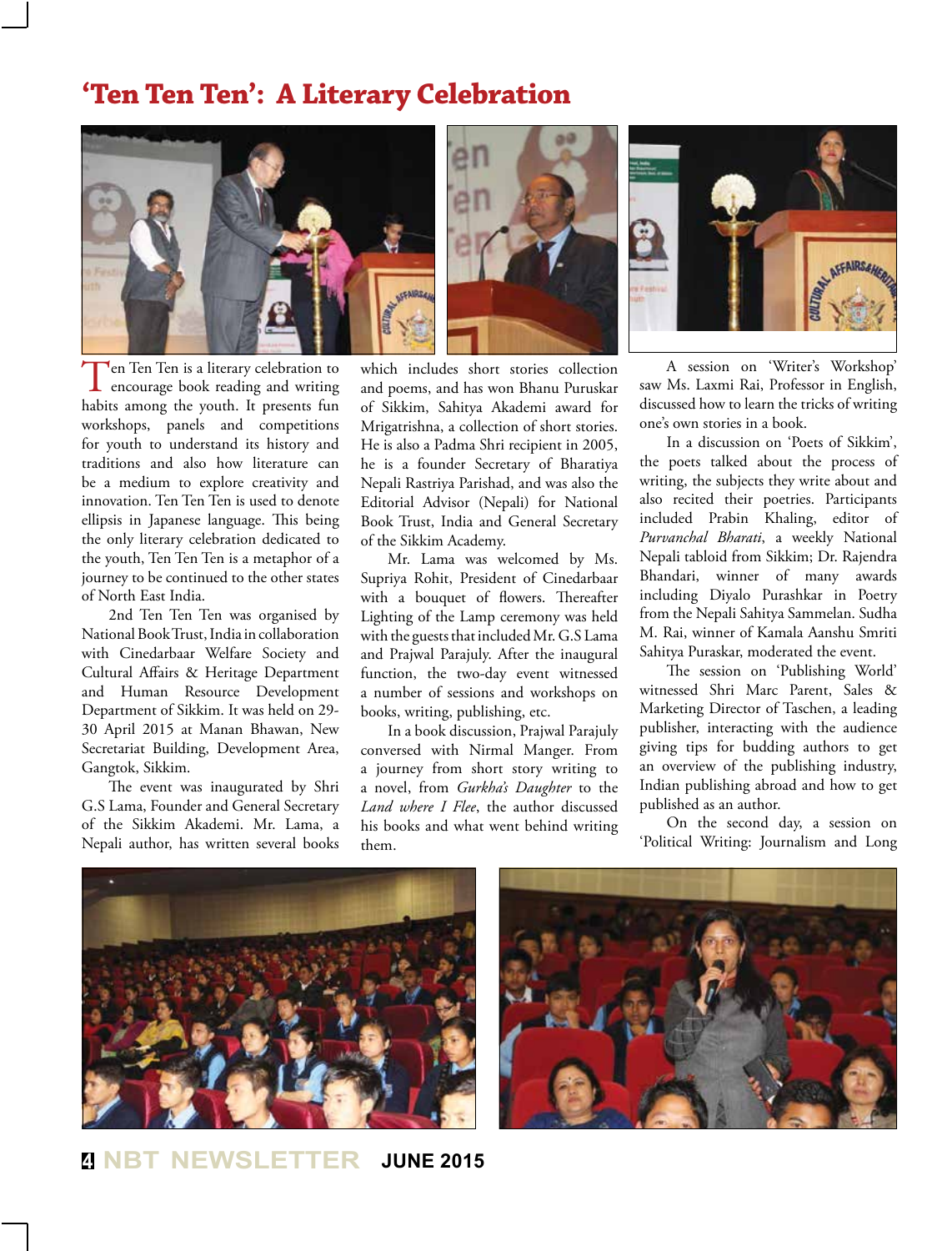

Essays' was organised. Kunal Rai, Senior Correspondent, *Sikkim Express*, gave an insight into journalism writing for magazines and explained how to form narratives for writing facts and how it differs from writing fictional narrative. Nirmal Manger, journalist, *The Telegraph*  moderated the session.



A workshop titled 'Understanding Expression Through Word And Cartoon' discussed how one can use cartoon to depict any mood or situation, how reading and writing go together to help understand one's own thoughts better and find different ways to communicate them.



With Pankaj Thapa as the main speaker, the session focused around R.K. Laxman, the great cartoonist, and his views on the art of cartooning. The workshop also gave an exposure to figure of Nehru through Laxman's cartoons, understanding the man and Indian context of his times; hence inspiring children to explore different ways to express.

In a 'Poetry Workshop', Manika Sharma spoke about how to read and write poems. Celebrating 50 Years of Feluda Series by Satyajit Ray, competitions were held on his works.

The festival saw about 1,700 students from schools & colleges and also teachers and general public. Volunteers were selected from the local schools of Sikkim, Gangtok. This was done to have direct involvement of the youth in the festival, who were the major target audience. Also it gave them a hands on experience of event management. All the volunteers were given certificates as an appreciation



for their efforts. Authors and speakers were also given certificates to acknowledge their participation.

During the workshop, on both the days, children were encouraged to come on stage and narrate their poetry and stories. The winning participants were given prizes.



The event got extensive coverage in newspapers, local TV channels and Radio. As a part of promotions prior to the event, volunteers were hired to put posters in schools and markets.

Shri Binny Kurian, editor, NBT India coordinated the programme.

## **A Request to Subscribers**

#### Dear Subscriber,

To begin with we would like to thank you for your support and your long association with NBT as a subscriber of our *NBT Newsletter*.

We have been sending out our newsletter for years. As it happens, during all these years postal addresses of many of our subscribers may have changed. As a result, newsletters sent to them are being returned back to us for lack of proper / correct address. Therefore, we need to review and verify our postal address database.

In order that the exercise is fruitful, we request you to send us a letter mentioning your Name, Address, Contact No. and Email ID to the following address:

#### **National Book Trust, India**

Nehru Bhawan

5 Institutional Area, Phase-II,

Vasant Kunj, New Delhi-110070.

OR you can send these detailsthrough email (office.nbt@nic.in) latest by 31st June, 2015.

We appreciate your cooperation. This review of postal address database will ensure continuous dispatch of NBT newsletters to you without delay.

Further, we will also begin our service to send e-newsletters. If you wish to subscribe to the same by email, please send us an email with subject "NBT Newsletter e-Subscription". In this email, please mention your contact details like Name, Address, Email, Mobile Number etc.

We are looking forward to receiving your latest contact details. A sample format is given below:

- 1. Name (Block letters):
- 2. Address (Block letters) with PIN Code:
- 3. Age:
- 4. Educational Qualification:
- 5. Occupation:
- 6. Phone No.:
- 7. Email ID:
- 8. Would you like to receive the *NBT Newsletter* in digital form?: Yes/No
- 9. Are you a member of NBT Book Club / Reader's Club? : Yes/No
- 10. If yes, please mention the Registration No.:

## **JUNE 2015 NBT NEWSLETTER <sup>5</sup>**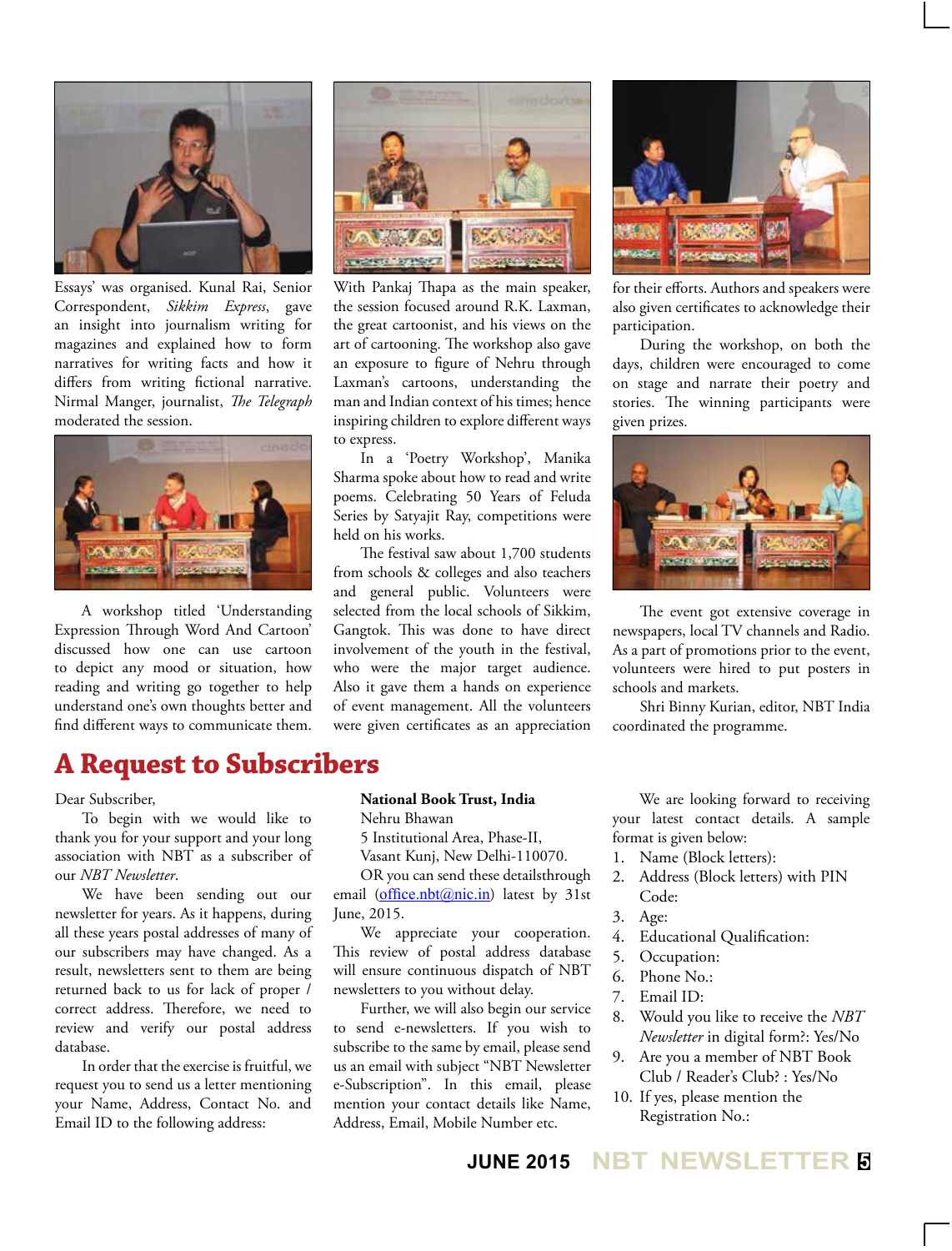## **S.R. Nathan: 50 Stories from My Life**

National Book Trust, India has published a title *50 Stories from My Life* written by S.R. Nathan. The end of Mr Nathan's second term of office as President of Singapore, at the end of August 2011, was followed by the publication of his memoirs, *An Unexpected Journey: Path to the Presidency*. This abridged edition brings some of the highlights from Mr Nathan's life to a more general audience, and particularly to younger readers. Mr Nathan lived through childhood poverty and family tragedy; learning to be self-reliant, he survived the Japanese occupation; he acquired further education in adult life; rose from the bottom to a senior rank in the civil service; worked overseas as a diplomat; ran a newspaper group; and became Singapore's elected president. Herein we reproduce an exerpt from the Chapter 'Life as a Runaway'.

At the age of 16, having been thrown<br>
out of school for the second time, I ran away, and ended up in Muar, my childhood home and the only place I knew outside Singapore. It was a rash thing to do, but as a result I began to learn about life the hard way. I learned also that kindness can come from unexpected directions.

Making some excuse to my mother, I grabbed a bottle of coffee, put a couple of books in my schoolbag and left home. First I went to the Theatre Royal, where they showed Tamil films. After the end of the show, I hid in a dark corner and spent the night there, using my books as a pillow. For about a week I slept rough in the streets, finding secluded spots around Arab Street and North Bridge Road. In those days it was common to see people sleeping in the five-foot ways, many of them workers in coffee-shops and other businesses nearby. After 10.00 pm the streets were very quiet. I had to beg for food. Some days I got lucky, other days I did not.

Gradually moving further and further away from Katong, I ended up at the Tanjong Pagar docks, where there was no security and anyone could go in and



978-81-237-7378-0 ; Rs. 255

out. There was a food shelter for Indian workers. I queued up hopefully, but was turned away – 'Workers only!'

A bystander saw what was happening, and in an act of kindness shared his lunch with me. I was exhausted and hadn't washed properly for days – he took me to the house where he lived in a makeshift cubicle, gave me some soap and water, and lent me a *sarong* while I washed my clothes. I slept solidly for a day and a night. I asked if I could stay there. He tried to persuade me to go home, but finally agreed.

A week or two later Pavadai, as he was called, got me a job as an office boy with an architect's firm in the Union Building, on Collyer Quay. I worked there for a couple of months, but I was afraid that while running errands I might bump into one of my brothers-in-law. They also worked in the area. Although I was desperate to see my mother and my siblings, I did not want to hurt them anymore. I was determined not to return until I had achieved something in life.

I decided to go back to Muar in Johor, which I remembered from my childhood. There was an overnight Straits Steamship service from Clifford Pier that I had used with my parents. I discovered that for ten cents you could get a *sampan* to take you out to the ship. On board you could have a word with the most senior Malay or Chinese deck hand, and for a dollar you could use his bunk. This was a strictly unofficial arrangement – there were proper passenger facilities.

With nine dollars in my pocket I arrived at Muar. I remembered our family barber, Mr Alagoo, and went to find him. He and his wife took me in for a while. To make ends meet I offered tuition for a dollar or so a month, but did not make much. For a time I worked delivering documents for a Chinese petition-writer, who wrote letters and other important documents in English for people who could not speak or write the language.

Then I met an Indian muslim called Kader. He was a hawker selling food in the Malay school. I became his assistant, and went to live in his kampong, where I stayed for a couple of years. I called him 'Nana', Tamil for 'uncle'.

In search of a job I went to the lawyer's office where my father had worked, and above which we had lived. The chief clerk and his colleagues remembered me, and they were friendly enough, but they could not help. I got an appointment with the owner's son, who could hardly be bothered to take his eyes off the document he was reading while telling me there was no job.

My morale was low. Nana did his best to encourage me with stories about a Sufi saint from Nagore, India, and his miracles. I had a friend in the kampong, Noordin, who used to talk about Islam – I think he was slowly trying to get me to embrace his religion.

For a long time I had no contact with my family in Singapore. One day I asked Nana to visit my mother and bring back some of my clothes. My mother would not give them to him, saying that I should come home and forget what had happened. A brother-in-law sent me a few dollars, and he too urged me to return, reminding me of the biblical story of the 'prodigal son'. I thanked him, but said I would come back only after I had made a success of my life.

That is how things stood for this 17-year-old at the end of 1941. I could not afford newspapers, and had little interest in world affairs. I was too bound up with my own problems. But over the horizon events were taking shape that would affect the future direction of my life. War was about to engulf Malaya and Singapore.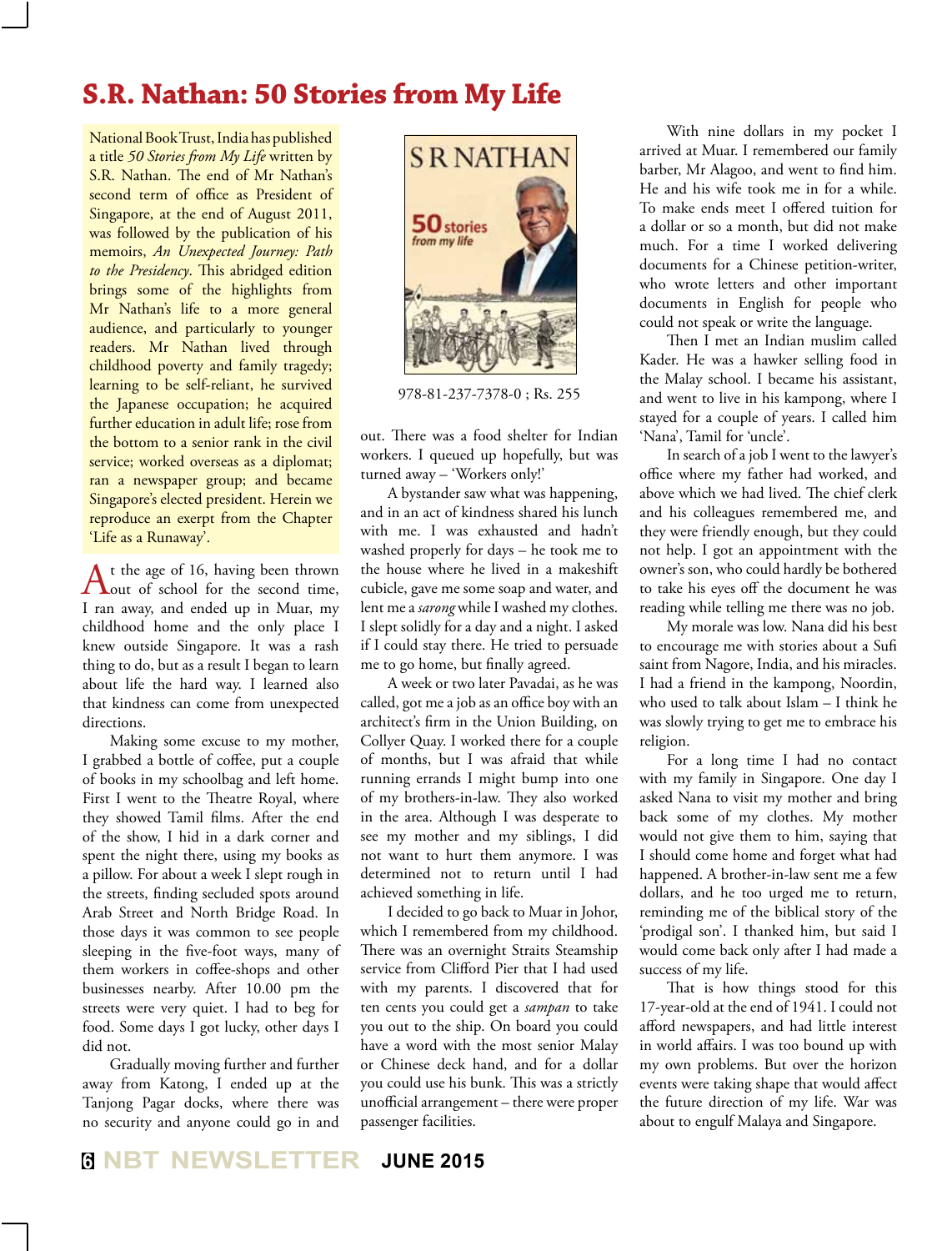## **Excerpts**

The Trust has recently published a short story collection The Bridge in the Moonlit Light and Other Stories by Manoj Das. Herein we reproduce an exerpt from a story titled 'A Tale of the Northern Valley'.

The one thing remarkable about the small town in the northern valley, nestling on hillocks five thousand feet above sea-level, was that its people lived mostly on bread and rumours.

Viewed from far the town looked like a nest. And there were clouds to behave like giant birds about to settle down in it.

Clouds and mists, some of them familiar in their contours and some strangers, brushed the town time and again. Gusts of cool wind that often accompanied them blew away jumbles of dry leaves and bougainvilleas and sometimes a kerchief or even a petticoat, in which the town abounded, into anonymous destinations. They also blew away the daily rumours into the wilderness where most probably they ended up in the chattering of a covey of partridges.

But nobody need regret such a fate of the rumours. The townsfolk apart, those gossips were not likely to be of any interest to anybody. Besides, they were meant to be short-lived, to be enjoyed and forgotten like balloons or bubbles going up and bursting into nothingness.

Except in winter and monsoon, half of the town-dwellers were outsiders looking for their missing health or in hoping for a romance with cosy solitude. But there lay the magic of the town: it did not let them feel outsiders. But in winter and monsoon, the town was hardly more than a memory even for the villagers down the valley, let alone the people of the wide world.

The day, as usual, had begun with the townsfolk getting agog over a pretty little rumour. It was a cloudy morning. Davra, the young professor, sat on the wrecked parapet of an ancient monument in ruins and gazed at the hilltop. An old banyan tree leaned towards him and he was tickled by showers of swirling dead leaves. The other thing to tickle him was the fluttering shawl of Ms Jolly. The shawl too was of the



978-81-237-7379-7; Rs 380

colour of the cloud and as soft as well, and nobody had any business to feel surprised should Davra claim that he thought it was only a wayward virgin cloud that caressed him.

The two seated like that were spied upon by Ms Jamila who had lately been seen in the intimate company of the young professor. Earlier too she had seen Davra and Jolly submerged in the silence of the ruins and the dead leaves. But all she had done was give a shrug and return home and resume her Bharatnatyam. This time, however, she was observed to shiver.

Back home she raised a howl and under some weird inspiration told her father, the headman of the town, that Davra and Jolly turned into lovely little monkeys as she looked on and the two kept sitting on the historic parapet with their distinctly identifiable tails dangling down it.

The story of the metamorphosis spread at the usual speed of rumours which was at par with the west wind. Soon a hundred people collected below the historic ruins and kept marvelling at Davra and Jolly who sat with their backs at the crowd, Jolly's shawl still tickling the professor. It was only when the two got down and walked through the crowd – Davra asking someone about time and adjusting his watch – that the crowd began to disperse. There was no change in their mood at their realising that the two went as tail-less as ever.

The townsfolk's attitude towards

rumours had a sort of holiness about it. To look upon a rumour as rumour and yet to be able to enjoy it was a kind of culture that had to be cultivated with patience over a few generations.

By noon the townsfolk had forgotten all about Davra and Jolly for, they were rapidly falling into the grip of a thrilling new rumour that had brewed up late in the afternoon.

The two major shops in the town, the Rainbow and the Evening Star, were situated almost facing each other midway the road leading to the picturesque hilltop, and were arch rivals.

On the eve of the annual carnival celebrating the advent of spring Robin, the owner of the Rainbow, imported a life-size synthetic statue showing a fairy in the nude and installed it at the entrance to his showroom. A number of people graced the informal installation with their impromptu presence and many were willing to lend their hands to setting the statue in the proper position.

One of them asked Gulliver, the proprietor of the Evening Star who happened to pass by, "Won't you too put up a gorgeous thing like this?"

"Pooh! Why should I?" asked Gulliver. "Must I deceive you by putting up fake figures? Why? Won't Ms Pinquee herself appear in the nude as mannequin on the terrace of my shop, if I make a request to her?"

Ms Pinquee, the avant-garde danseuse who occupied a suite atop the Evening Star, had been observed having food, drink, and indulging in chitchat with Gulliver on more than one occasion during her fortnight's stay.

By sundown it had become the sole talk of the town: Ms Pinquee would shed her clothes and emerge atop the Evening Star. The town had never known a sweeter twilight. The dutiful hundred gossipers who had collected below the historic monument in the morning were duly present before the Evening Star, barring only the few female members of the lot.

"What's the matter over here?" enquired the retired judge as he came dragging his feet.